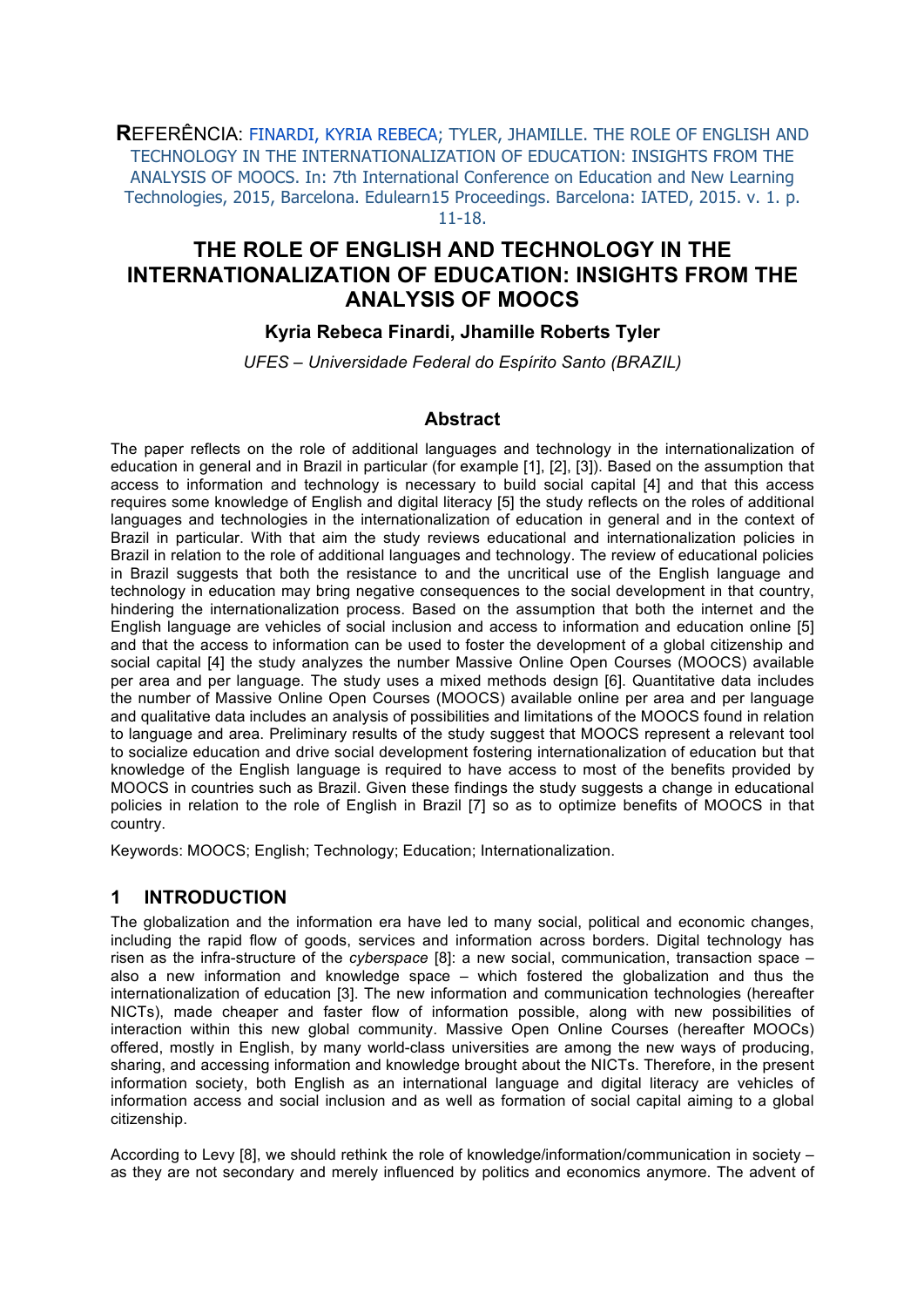the internet has put us in a reality where this vision is not as effective as the society begins to make macro-unexplained changes because of the arrival of the network: new companies, new political arrangements, new ways to sell, to buy, to inform, to communicate, to relate. And it is neither the economy nor the political nor the social that are causing these changes, but the macro-changes occurring in the media environment, which involve knowledge, information and communication. Lévy [8] suggests reversing the current conceptual map, showing that knowledge/information/communication, encapsulated in a new media; create a road in which the journey of economy, politics and society will be radically different in the future.

The terms 'nowist culture' and 'hurried culture' [9], coined by Stephen Bertman, depict the way we live in the post-modern society: with the constant re-negotiation of the meaning of time. Even though these transformations have recently occurred, in the past few decades, the pace of learning has also dramatically accelerated, calling both teachers and learners for a discontinuation from conventional educational models, acting upon the post-modern needs of this new social setting [9]. The *cyberspace* [8] creates a ubiquitous and interconnected cultural network where information and knowledge can be shared without barriers. The "collective intelligence" blurs the lines between active and passive users – every interaction is now "active" and contributes to the collective knowledge itself.

The arrival of the 2.0 internet foreshadows a new phase of interactions and learning in the  $21^{st}$  century [3]. Social networks, blogs, wikis, smartphones and their applications can now be used in education as important pedagogical affordances. Hypertexts have changed the way we process information, write and read. All these changes in society and in the ways of communication and knowledge production have not yet reached schools and universities in the same way they reached homes, although their role in the contribution to intellectual capital of the universities might foster their implementation in higher education sooner than in schools.

Autonomy is another feature of the post-modern education. Besides reaffirming the status of English as an international language, the advent of the web 2.0 has also provided us with new opportunities for greater autonomy and collaborative construction of knowledge, thus transforming the paradigms of teaching and learning [5]. Both English and the internet are essential inclusion and survival tools in the post-modern globalized world we live in. English speakers with internet access can be introduced to a plethora of information, making them thus increasingly socially included as citizens. The access to available information (mostly in English) on the Internet makes the user autonomous in the process of use and transformation of information into knowledge. According to Warschauer [4], foreign language use promotes human and social development of a community, as well as the use of technology. Learners can use the language on the internet to take ownership of a social capital, through access to discourses that circulate internationally in the globalized world and transmitted primarily online and in English.

According to Finardi, Prebianca and Momm [5], living in a world in which English is seen as an international language and information is transmitted online, digital illiteracy and the lack of command of the English language can exclude people from knowledge in many ways. According to Bordieu, "Capital is accumulated labor" [12]: usually achieved over time, through the efforts of its owner, and it can be economic, cultural, and social [11]. Cultural capital could be earned through educational systems and would consist of cultural and language competence, which would influence the individuals' relationships with teachers, and with society in general. This cultural capital emerges in three forms: embodied cultural capital (cultural qualities of an individual, such as language, learned over time from others in society), objectified cultural capital (ownership of objects that are pieces of culture, such as works of art), and institutionalized cultural capital (qualifications granted to the individual by an institution, such as a university degree). Being a competence, embodied cultural capital could also comprise information technology skills (digital literacy), as they would give one an advantage in society. Bordieu's definition of social capital is "the aggregate of the actual or potential resources which are linked to possession of a durable network of more or less institutionalized relationships of mutual acquaintance and recognition" [12]. Since relationships can be leveraged in the transformation of social capital into economic capital, social capital can be considered as having an important role in harnessing the growth of developing countries. The internet seems to be a natural medium for developing social ties by lowering the cost of social interaction, consequently fostering a ground-breaking growth of social capital [4]. Therefore, digital literacy and the command of English language can be seen as tools to promote cultural and social capital. MOOCs can be used in a way to help developing these assets, thus contributing to this broadening of the aforementioned capitals.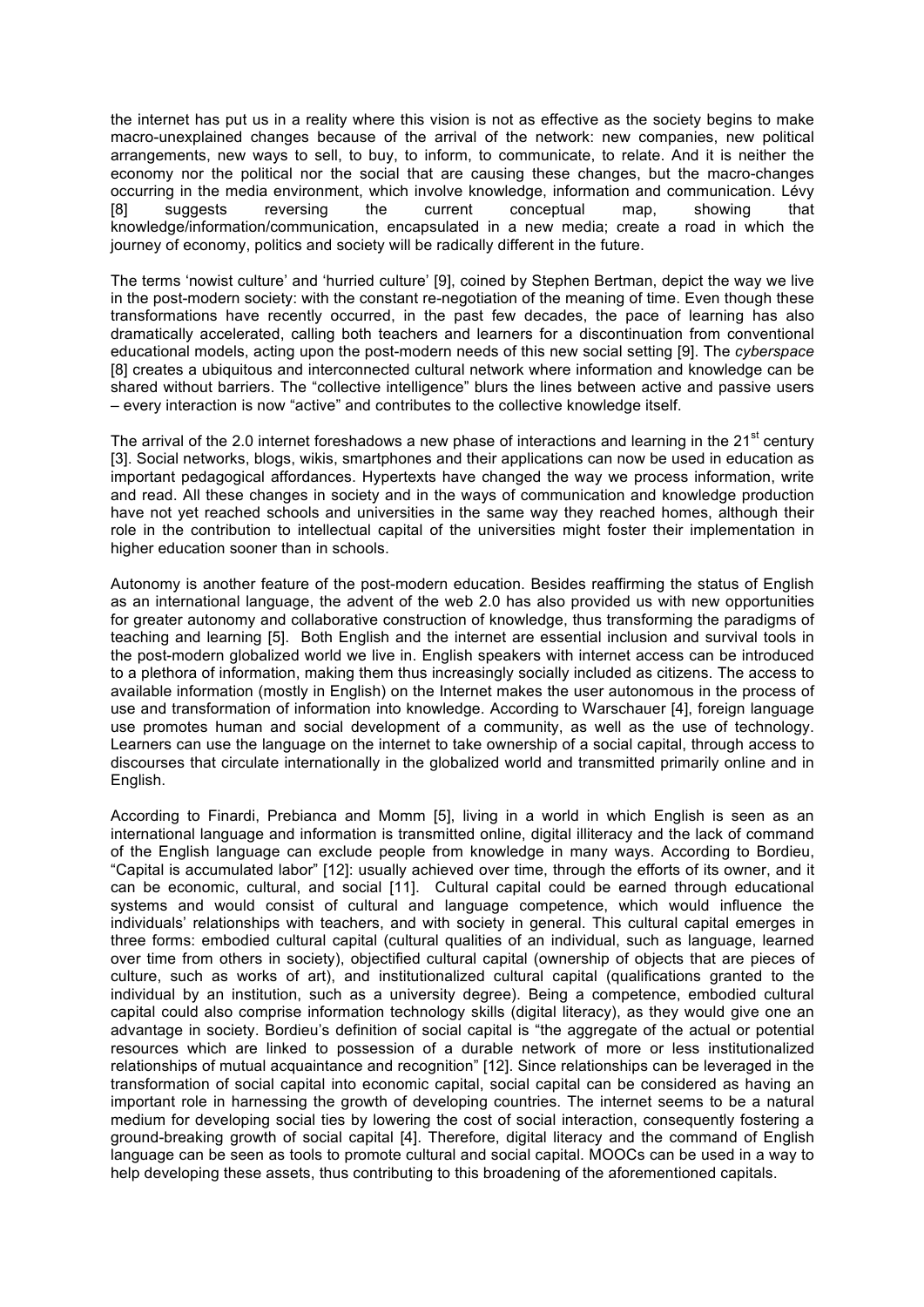Massive Open Online Courses (MOOCs) are a recent technological innovation in the education sector aimed to deliver free quality education to large numbers of individuals [13]. Popular platforms like Coursera and edX have partnered with world-renowned universities, offering an extensive variety of courses with both asynchronous and interactive components, free to anyone with internet connection. These features seem to present MOOCs as an equalizer that could bring quality education access to a wide range of countries, cultures, and socio-economic backgrounds, providing new opportunities for populations of developing countries with currently limited educational opportunities, bringing students and teachers together in a unique educational environment. Students progress through the course by watching pre-recorded lectures, completing assignments, and interacting with each other and the course staff via the MOOC's discussion forums. Online courses are not new, but the new feature afforded by MOOCs is that fact that previous online courses focused on a specific public and were not open. The challenge of MOOCs is to offer courses for any public throughout the world (Massive), in an open platform (the web).

MOOCs first appeared in 2008, brought by Stephen Downes and George Siemens [14]. But it was in 2011, when more than 160.000 people enrolled on a free distance course offered by professors Sebastian Thrum and Peter Norvig that MOOCs expanded (Udacity and Udemy). Following, other universities in the US and Europe brought platforms such as Coursera, EdX, Futurelearn and Iversity. (INTE) The typical basic characteristics of MOOCs are: large-scale, free and open, online, participatory and distributed. Different from the traditional classroom environment, there is no limit to the number of students at a given time and course. Profit is not the main purpose of most MOOC platforms which are interest-oriented and aimed at resource-sharing. They are also open in the sense that one can have access to all content of the course, and the work generated by both teachers and learners is shared and available publicly – learning is enhanced by voluntary participation and collaboration both in the creation and sharing of personal contributions, high-quality education resources can be accessed for free by anyone on the network. These courses are based on interactive learning supported by the internet, not restricted by regional boundaries, providing students with the flexibility of obtaining credits while conveniently completing online tasks and assessment, with real-time interaction. The first phase of MOOCs, called cMOOCs [16], used a connectivist "peerlearning" approach, in which most activity happened in a social learning environment, through interactions between learners, course materials, and facilitators. The majority of MOOCs today are primarily content-based – xMOOCs – differently from the primary connectivist premise of a MOOC; they are delivered through video lectures and use less interaction, and are based on management platforms of institutions or individual academics.

Based on this review of MOOCs it can be argued that the offer of this type of online open courses, horizontalized access to and affected education in the world equally. However, as we will see in this paper, given the language (and to a lesser extent the area) in which the MOOCs are offered, it can be said that MOOCs may affect education in some environments more than in others. So as to analyze how MOOCs may be relevant for the education in a particular context, the present study analyzes the role of the English language and MOOCs in Brazil.

### **1.1 Role of English in Brazil**

The Brazilian national law of education regulates national orientations<sup>1</sup> and parameters<sup>2</sup> for foreign language teaching, and stipulates that the mandatory curriculum of schools should include at least one foreign language [7]. According to these documents, the teaching of foreign languages is mandatory after 5<sup>th</sup> grade (though the language selected to teach is optional) and should focus mainly on the development of students' reading skills. However and according to Lagares [15], there seems to be a general belief in Brazil that nobody learns a foreign language well at school. One consequence is that private language institutes abound in Brazil are not ruled by the national educational law. This also generates a gap between those who can afford to pay for foreign language courses and those who cannot. While the focus of the teaching of foreign languages in schools privileges the reading skills, private language institutes, most of which teach English as a foreign language, focus on the

l

<sup>1</sup> In Portuguese *Orientações Curriculares Nacionais* (Brasil, 2006).

<sup>2</sup> In Portuguese the *Parametros Curriculares Nacionais* (Brasil, 1998).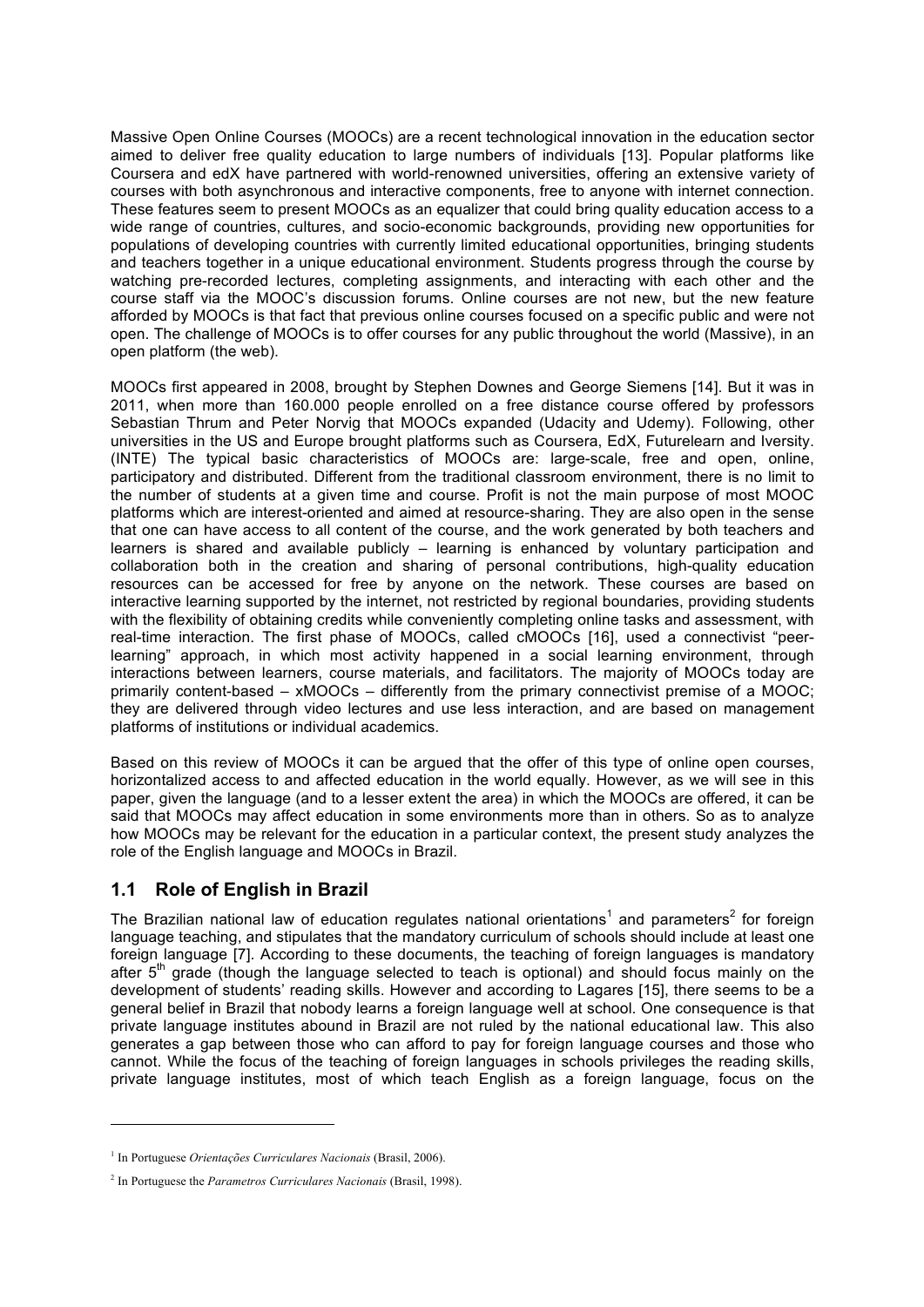development of oral skills, in smaller classes separated by proficiency levels [7].

According to Gimenez [16], Brazilians' proficiency in English is  $46<sup>th</sup>$  in a ranking of 54 countries and only 5% of Brazilians are fluent in English. However, Brazilians' view of English as an international language, fostered by the globalization and the 2014 World Cup, can be inferred by the number of private language schools that offer English classes in Brazil. Nevertheless, English is still not recognized as an international language there where it has the status of any other foreign language which can (or not) include the mandatory curriculum. Moreover, Brazilian national language policies do not assure this language education in public schools, perpetuating a social gap [7]. Yet, internationalization policies enacted in internationalization programs such as the Science without Borders and the English without Borders programs show that English has a different status than all the other additional languages in Brazil. Investments in English language teaching outweigh investments in all the other foreign/additional languages in internationalization programs. Internationalization programs also show that though Brazil has started to recognize the importance of English language teaching, it has to align this recognition of the status of English throughout all levels of education and not only in higher education where these internationalization programs are targeted.

# **2 METHODS**

As previously stated, the main aim of this study was to analyze the number of MOOCS available per area and per language using a mixed methods design where quantitative data includes the number of MOOCS available online per area and per language and qualitative data includes an analysis of possibilities and limitations of the MOOCS found in relation to language and area. In what follows the quantitative results will be presented before the qualitative results and the ensuing discussion.

## **3 RESULTS AND DISCUSSION**

Upon consultation on websites which aggregate information on MOOCs throughout the world [17], over 2800 courses were found, 2326 (83%) of which are in in English. These data corroborate suggestions to develop English and digital literacy as ways to socially include leaners [5]. The dominance of English-speaking universities which offer MOOCs, can be seen in the ranking of the world's top 20 universities provided each year by the Shanghai Jiao Tong University Institute reported in Graddol [18]. This ranking states that approximately two-thirds of the world's top 100 universities are located in English speaking-countries while the others have implemented English-speaking courses in their curricula. Content and language integrated learning (CLIL) methodologies have been used in universities across Europe as a way to internationalize these institutions, attracting both students and researchers from around the world and encouraging student mobility. The Bologna Process agreement signed in 1999, which involved 45 countries in 2006 with the purpose of standardizing university education within Europe, proposed using a common approach to levels and length of courses, intending both to facilitate greater movement of students and to strengthen the internationalization process of institutions. Although not a requirement, the use of English in teaching has been encouraged as it aids non-language specialists to accomplish all or part of their undergraduate or postgraduate study in another country. Hence, the role of English in Europe is that of a gradually increasing language of instruction as is in most world class universities.

Yet, and as suggested by the analysis of linguistic policies in Brazil [7], English has not reached this status in that country, making access to information online and MOOCs, as we have seen in this study, more difficult and limited.

The qualitative analysis of MOOCs suggests that most courses are in the area of Business and Management, followed by Sciences. The MOOCs offered in Portuguese seem to follow the same pattern per area and are way below the offer in English, losing to Spanish, Chinese, Arabic, German, Russian, Turkish and Japanese. Considering that Portuguese is the fifth most spoken language in the world, by number of native speakers, the offer of MOOCs in Portuguese should not be behind the offer of MOOCs in Turkish, German and Japanese, for example. In what follows the distribution of MOOCs found per language and area are shown in the Table below.

| MOOCs in English - 2336 |          |             |            |            |             |  |  |  |
|-------------------------|----------|-------------|------------|------------|-------------|--|--|--|
| Computer                | Health & | Mathematics | Business & | Humanities | Engineering |  |  |  |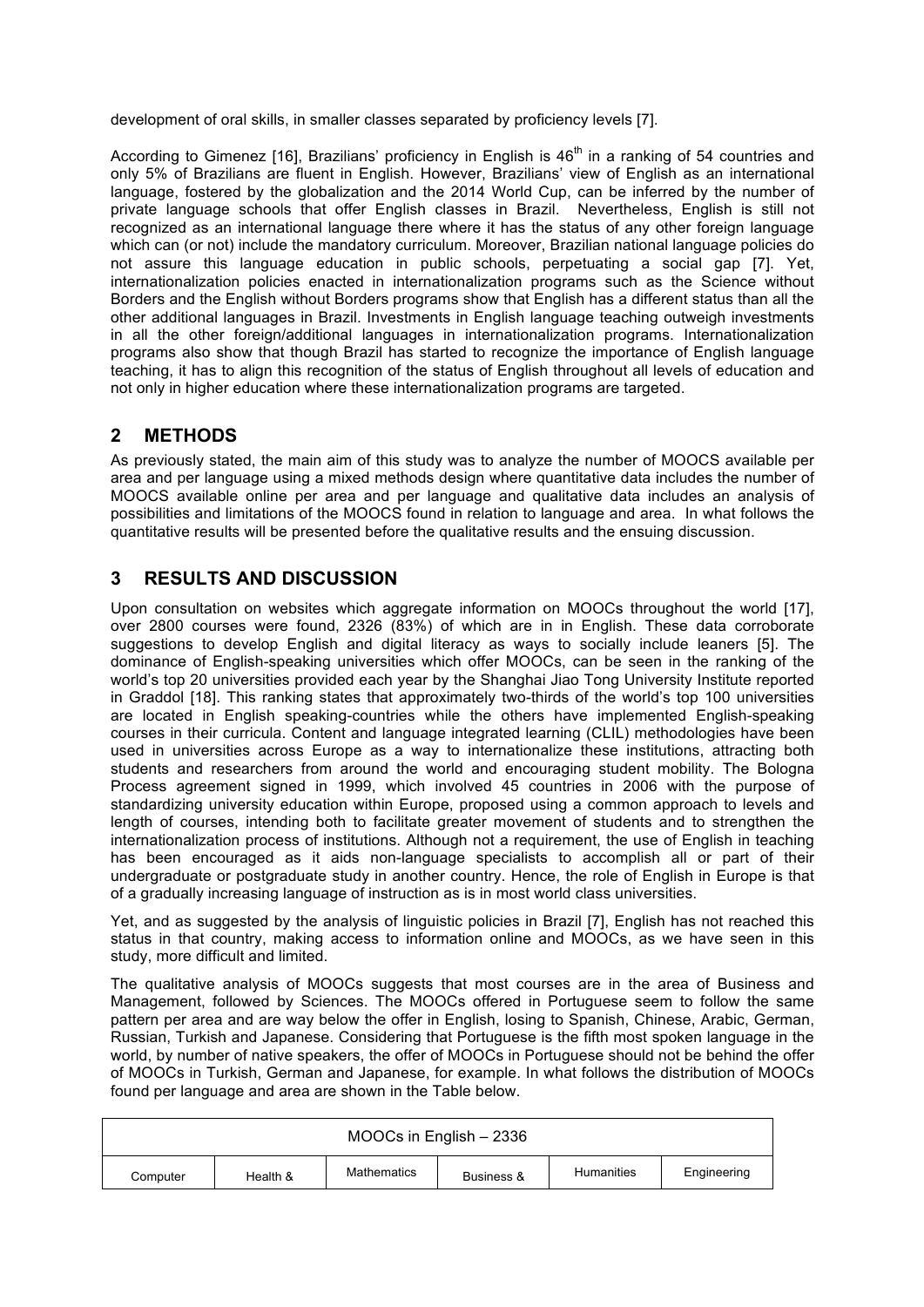| Science<br>6              | Medicine<br>224                | 91                       | Management<br>324              | 231                     | 115               |  |  |  |  |
|---------------------------|--------------------------------|--------------------------|--------------------------------|-------------------------|-------------------|--|--|--|--|
| Science<br>315            | Education &<br>Teaching<br>265 | Social Sciences<br>260   | Art & Design<br>138            | Programming<br>151      |                   |  |  |  |  |
|                           | MOOCs in Spanish - 224         |                          |                                |                         |                   |  |  |  |  |
| Computer<br>Science<br>10 | Health &<br>Medicine<br>10     | <b>Mathematics</b><br>22 | Business &<br>Management<br>51 | <b>Humanities</b><br>18 | Engineering<br>17 |  |  |  |  |
| Science<br>21             | Education &<br>Teaching<br>24  | Social Sciences<br>27    | Art & Design<br>11             | Programming<br>13       |                   |  |  |  |  |

| MOOCs in French - 111                 |                              |                         |                                |                   |                   |  |  |
|---------------------------------------|------------------------------|-------------------------|--------------------------------|-------------------|-------------------|--|--|
| Computer<br>Science<br>$\overline{4}$ | Health &<br>Medicine<br>6    | <b>Mathematics</b><br>5 | Business &<br>Management<br>25 | Humanities<br>10  | Engineering<br>16 |  |  |
| Science<br>7                          | Education &<br>Teaching<br>0 | Social Sciences<br>21   | Art & Design                   | Programming<br>10 |                   |  |  |

| MOOCs in Chinese - 105    |                              |                         |                               |                         |                   |  |  |
|---------------------------|------------------------------|-------------------------|-------------------------------|-------------------------|-------------------|--|--|
| Computer<br>Science<br>20 | Health &<br>Medicine<br>10   | <b>Mathematics</b><br>3 | Business &<br>Management<br>5 | <b>Humanities</b><br>14 | Engineering<br>12 |  |  |
| Science<br>12             | Education &<br>Teaching<br>0 | Social Sciences<br>11   | Art & Design                  | Programming<br>11       |                   |  |  |

| MOOCs in Arabic - 79      |                              |                         |                                |                  |                  |  |  |
|---------------------------|------------------------------|-------------------------|--------------------------------|------------------|------------------|--|--|
| Computer<br>Science<br>5  | Health &<br>Medicine<br>18   | <b>Mathematics</b><br>0 | Business &<br>Management<br>19 | Humanities<br>9  | Engineering<br>6 |  |  |
| Science<br>$\overline{4}$ | Education &<br>Teaching<br>6 | Social Sciences<br>11   | Art & Design<br>6              | Programming<br>5 |                  |  |  |

| MOOCs in German - 41 |                      |                    |                          |            |             |  |  |  |
|----------------------|----------------------|--------------------|--------------------------|------------|-------------|--|--|--|
| Computer<br>Science  | Health &<br>Medicine | <b>Mathematics</b> | Business &<br>Management | Humanities | Engineering |  |  |  |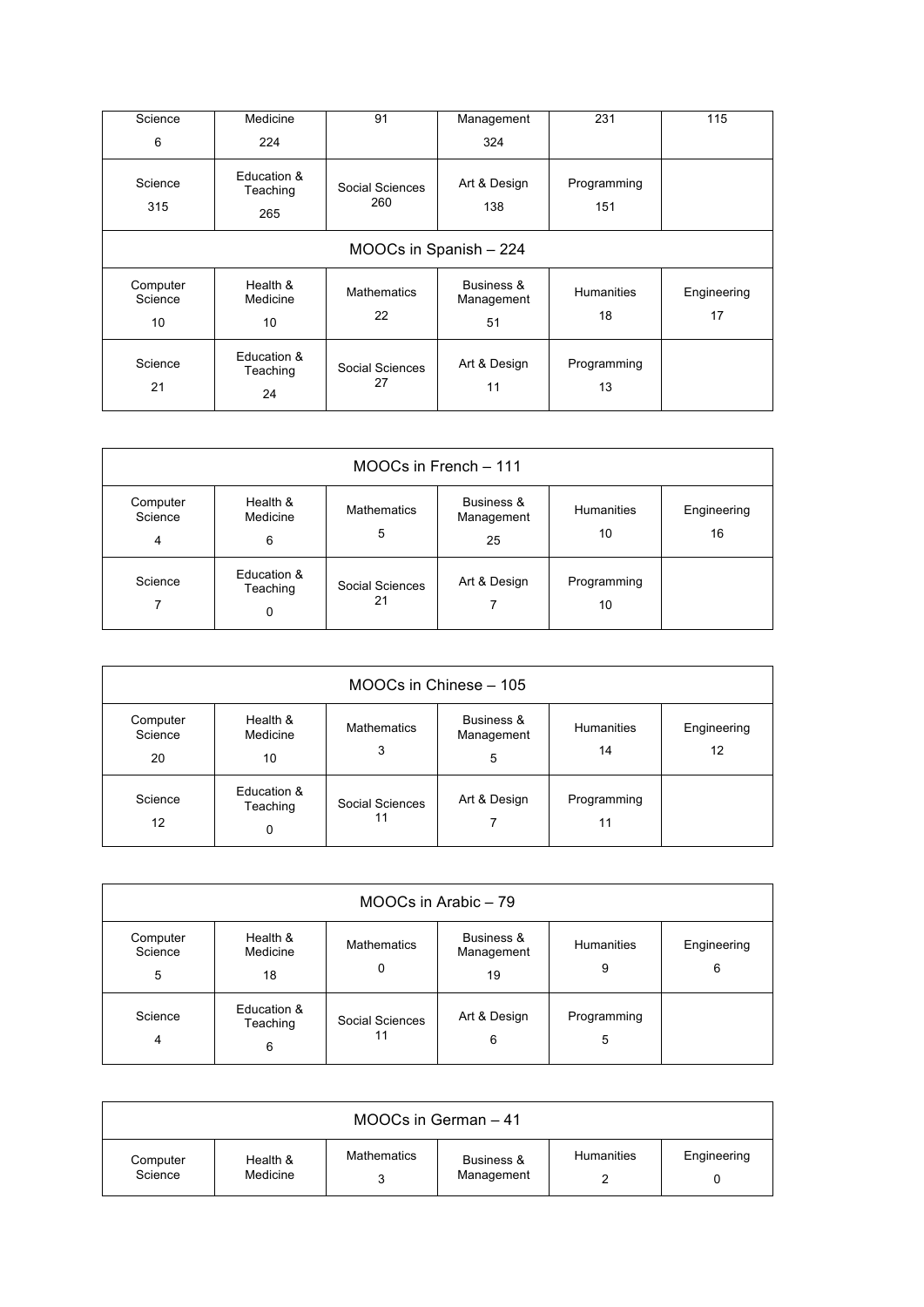| 6                        | $\overline{2}$               |                         | 9                             |                   |                  |  |  |  |  |
|--------------------------|------------------------------|-------------------------|-------------------------------|-------------------|------------------|--|--|--|--|
| Science<br>3             | Education &<br>Teaching<br>3 | Social Sciences         | Art & Design                  | Programming<br>10 |                  |  |  |  |  |
|                          | MOOCs in Russian - 23        |                         |                               |                   |                  |  |  |  |  |
| Computer<br>Science<br>0 | Health &<br>Medicine<br>0    | <b>Mathematics</b><br>2 | Business &<br>Management<br>3 | Humanities        | Engineering<br>0 |  |  |  |  |
| Science<br>5             | Education &<br>Teaching<br>0 | Social Sciences<br>11   | Art & Design<br>0             | Programming       |                  |  |  |  |  |

| MOOCs in Turkish - 17    |                         |                         |                               |                        |                  |  |  |  |
|--------------------------|-------------------------|-------------------------|-------------------------------|------------------------|------------------|--|--|--|
| Computer<br>Science<br>2 | Health &<br>Medicine    | <b>Mathematics</b><br>2 | Business &<br>Management<br>5 | <b>Humanities</b><br>0 | Engineering<br>0 |  |  |  |
| Science<br>0             | Education &<br>Teaching | Social Sciences<br>0    | Art & Design<br>4             | Programming<br>2       |                  |  |  |  |

| MOOCs in Japanese - 17   |                              |                         |                               |                  |                  |  |  |
|--------------------------|------------------------------|-------------------------|-------------------------------|------------------|------------------|--|--|
| Computer<br>Science<br>2 | Health &<br>Medicine<br>0    | <b>Mathematics</b><br>0 | Business &<br>Management<br>3 | Humanities<br>4  | Engineering<br>0 |  |  |
| Science<br>0             | Education &<br>Teaching<br>2 | Social Sciences         | Art & Design<br>3             | Programming<br>0 |                  |  |  |

| MOOCs in Portuguese - 11 |                           |                         |                               |                        |             |  |  |  |
|--------------------------|---------------------------|-------------------------|-------------------------------|------------------------|-------------|--|--|--|
| Computer<br>Science<br>0 | Health &<br>Medicine<br>0 | <b>Mathematics</b><br>0 | Business &<br>Management<br>5 | <b>Humanities</b><br>0 | Engineering |  |  |  |
| Science                  | Education &<br>Teaching   | Social Sciences<br>3    | Art & Design<br>0             | Programming<br>0       |             |  |  |  |

| $MOOCs$ in Italian $-06$ |                      |             |                          |            |             |  |  |
|--------------------------|----------------------|-------------|--------------------------|------------|-------------|--|--|
| Computer<br>Science      | Health &<br>Medicine | Mathematics | Business &<br>Management | Humanities | Engineering |  |  |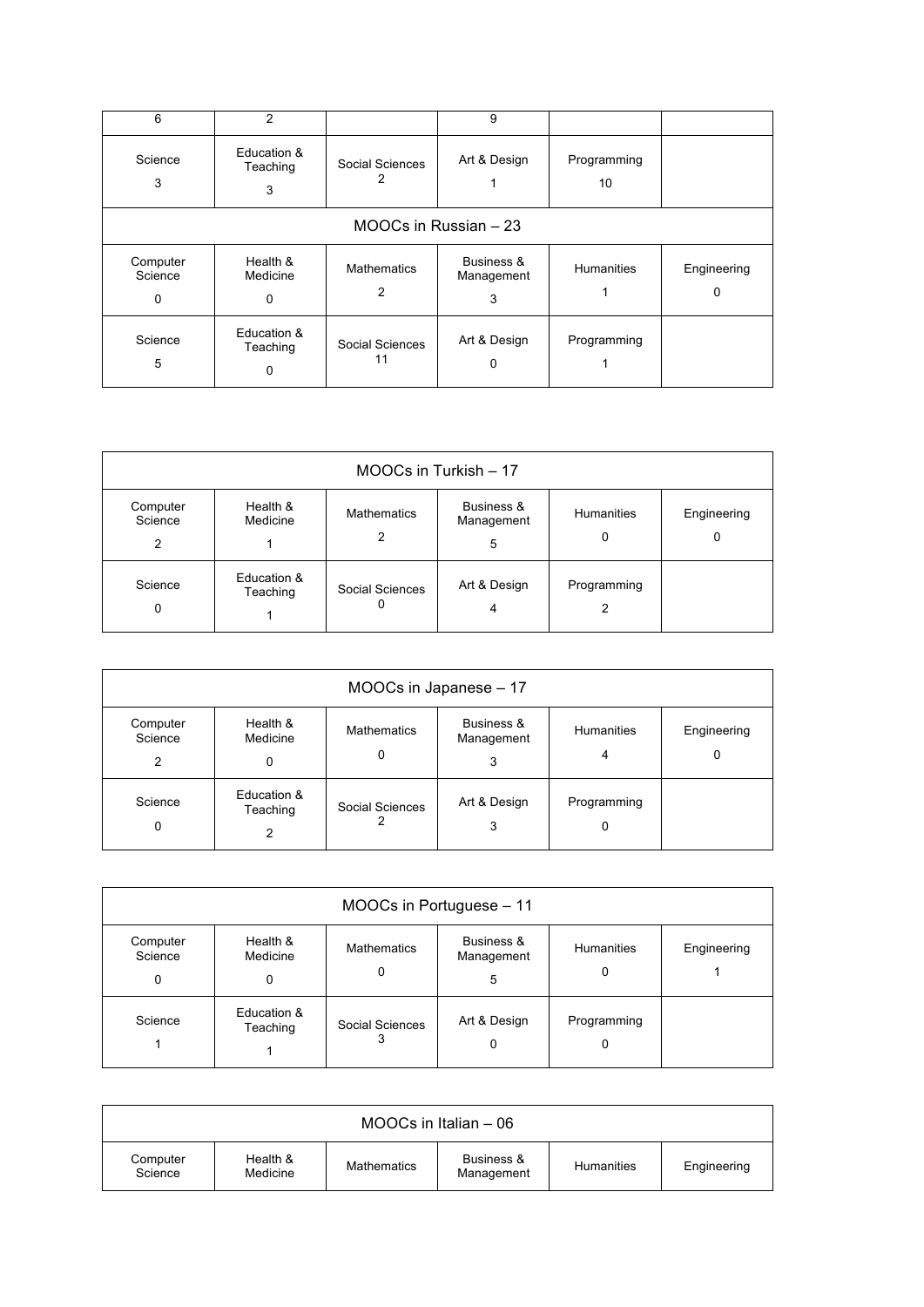| $\Omega$                 | $\Omega$                     | 0                  | 2                             | 0                 | $\Omega$    |  |  |  |  |
|--------------------------|------------------------------|--------------------|-------------------------------|-------------------|-------------|--|--|--|--|
| Science<br>3             | Education &<br>Teaching      | Social Sciences    | Art & Design<br>0             | Programming<br>O  |             |  |  |  |  |
|                          | MOOCs in Hebrew - 03         |                    |                               |                   |             |  |  |  |  |
| Computer<br>Science<br>0 | Health &<br>Medicine<br>0    | <b>Mathematics</b> | Business &<br>Management<br>0 | <b>Humanities</b> | Engineering |  |  |  |  |
| Science<br>0             | Education &<br>Teaching<br>0 | Social Sciences    | Art & Design<br>O             | Programming       |             |  |  |  |  |

| MOOCs in Dutch - 01      |                              |                         |                               |                   |                  |
|--------------------------|------------------------------|-------------------------|-------------------------------|-------------------|------------------|
| Computer<br>Science<br>0 | Health &<br>Medicine<br>0    | <b>Mathematics</b><br>0 | Business &<br>Management<br>0 | <b>Humanities</b> | Engineering<br>0 |
| Science<br>0             | Education &<br>Teaching<br>0 | Social Sciences<br>0    | Art & Design<br>0             | Programming<br>0  |                  |

# **Conclusion**

This paper aimed at reflecting on the role of English and technology in the internationalization of education in general and in Brazil in particular. With that aim the study reviewed educational and internationalization policies in Brazil in relation to the role of additional languages and technology. The review of educational policies in Brazil suggests that both the resistance to and the uncritical use of the English language and technology in education may bring negative consequences to the social development in that country, hindering the internationalization process. The study analyzed the number Massive Online Open Courses (MOOCS) available per area and per language using a mixed methods design. Quantitative data showed that the number of MOOCs per language and area are concentrated in English and in the Business and Management areas. Results of the study suggest that MOOCS represent a relevant tool to socialize education and drive social development fostering internationalization of education but that knowledge of the English language is required to have access to most of the benefits provided by MOOCS in countries such as Brazil. Given these findings the study suggests a review of educational policies and internationalization policies in Brazil so as to optimize benefits of MOOCS in that country.

### **REFERENCES**

- [1] Finardi, K. & Ortiz, R. A. (2015) Globalization, Internationalization and Education: What is the connection? In: *IJAEDU - International Journal of Advances in Education*, vol. I, issue 1. pp. 18- 25
- [2] Finardi, K. & Porcino, M. C. (2014) Tecnologia e Metodologia no Ensino de Inglês: Impactos da globalização e da internacionalização. *Ilha do Desterro*, nº 66, Florianópolis: pp. 769-281.
- [3] Finardi, K. & Porcino, M. C. (2014) Globalization and Internationalization in ELT: Methodology, Technoogy and Language Policy at a Crossword in Brazil. *Proceedings of ICERI2014 Conference*, Seville: pp 79-84
- [4] Warschauer, M. (2003) Social capital and access. *Universal Access in the Information Society, 2*